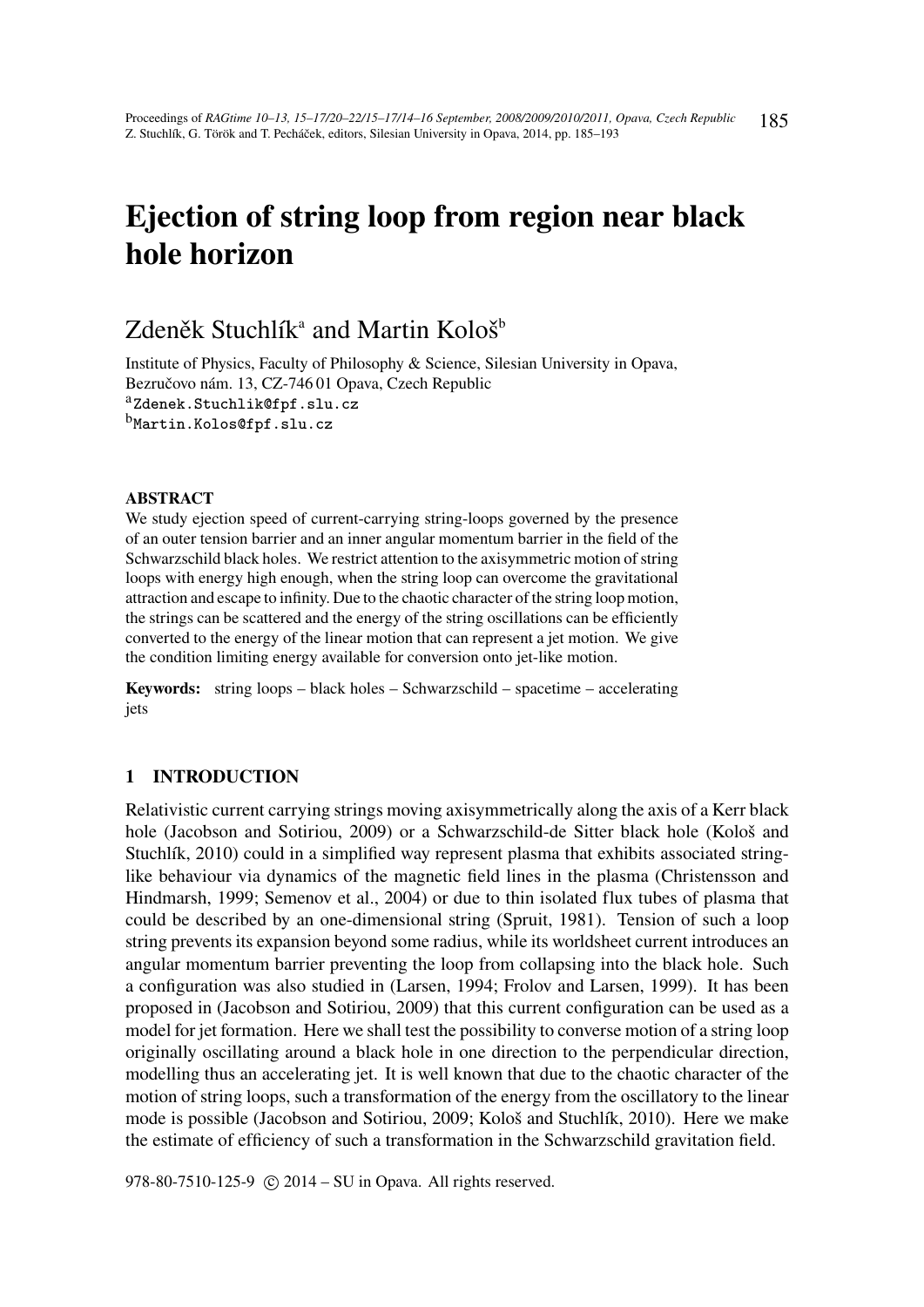

Figure 1. Schematic picture of a string loop moving around a black hole. Assumed axial symmetry of the string loop allows to investigate only one point on the loop; one point path can represent whole string movement. Trajectory of the loop is then represented by the black curve on the picture, given in 2D *x*-*y* plot.

# 2 CURRENT-CARRYING STRING LOOPS

We study a string loop motion in the field of a black hole described by the Schwarzschild metric

$$
ds^{2} = -A(r) dt^{2} + A^{-1}(r) dr^{2} + r^{2} (d\theta^{2} + \sin^{2} \theta d\phi^{2}), \quad A(r) = 1 - \frac{2M}{r}.
$$
 (1)

We use the geometric units with  $c = G = 1$  and the Schwarzschild coordinates. In order to properly describe the string loop motion, it is useful to use the Cartesian coordinates

$$
x = r\sin(\theta), \quad y = r\cos(\theta). \tag{2}
$$

The string loop is threaded on to an axis of the black hole chosen to be the *y*-axis – see Fig. 1. The string loop can oscillate, changing its radius in  $x-z$  plane, while propagating in *y* direction. The string loop tension and worldsheet current form barriers governing its dynamics. These barriers are modified by the gravitational attraction of the black hole characterized by the mass *M*.

# 2.1 Equations of motion

The string worldsheet is described by the spacetime coordinates  $X^{\alpha}(\sigma^a)$  (with  $\alpha =$ 0, 1, 2, 3) given as functions of two worldsheet coordinates  $\sigma^a$  (with  $a = 0, 1$ ) that imply induced metric on the worldsheet in the form

$$
h_{ab} = g_{\alpha\beta} X^{\alpha}{}_{,a} X^{\beta}{}_{,b} \,. \tag{3}
$$

Any two-dimensional metric is conformally flat metric, i.e. in our case when we use the standard Schwarzschild coordinates (1), there is

$$
-h_{\tau\tau} = h_{\sigma\sigma} = g_{\phi\phi} , \quad h_{\tau\sigma} = h_{\sigma\tau} = 0 , \tag{4}
$$

where we adopt coordinates  $a = (\tau, \sigma)$ .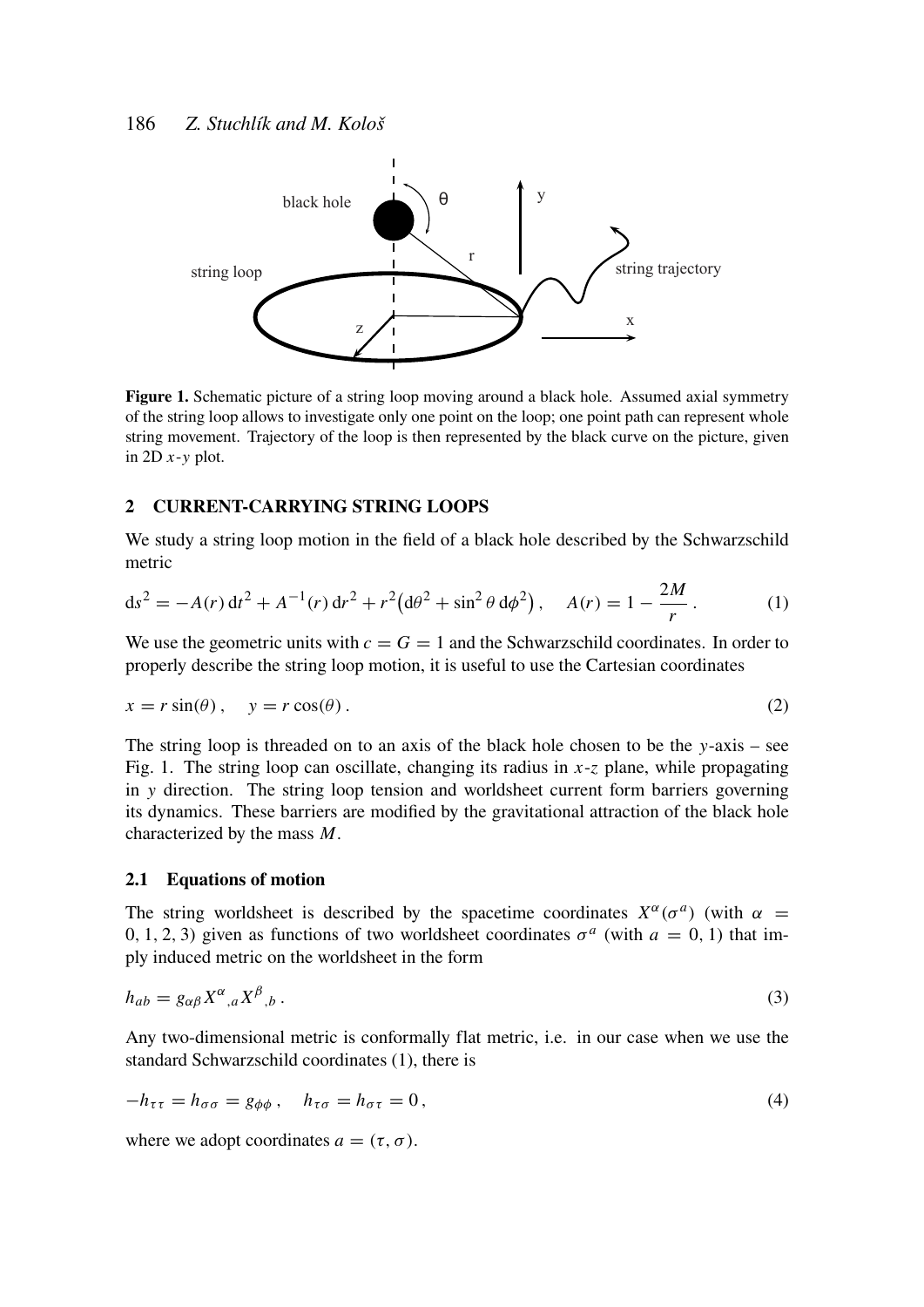Dynamics of the string is described by the action related to a scalar field  $\varphi$  and tension  $\mu$ (worldsheet with minimal area), expressed in the form (Jacobson and Sotiriou, 2009)

$$
S = \int d^2 \sigma \sqrt{-h} (\mu + h^{ab} \varphi_{,a} \varphi_{,b}), \qquad (5)
$$

where  $\varphi_{,a} = j_a$  determines current of the string and  $\mu > 0$  reflects the string tension. For  $j_a = 0$ , we have Nambu–Goto string (Zwiebach, 2004), for  $j_a = 0$ ,  $\mu = 0$  we have null string.

Varying the action with respect to  $\varphi$  yields the 1 + 1 dimensional wave equation

$$
\left(\sqrt{-h}h^{ab}\varphi_{,a}\right)_{,b}=0\,. \tag{6}
$$

Using the scalar field equation of motion (6) and the assumption of axisymmetry we can conclude that the scalar field can be expressed in linear form with constants  $j_{\sigma}$  and  $j_{\tau}$ 

$$
\varphi = j_{\sigma}\sigma + j_{\tau}\tau \tag{7}
$$

Varying the action with respect to the induced metric *hab* yields the worldsheet stressenergy tensor density  $\tilde{\Sigma}^{ab}$  with the components that can be expressed in the form (Jacobson and Sotiriou, 2009)

$$
\tilde{\Sigma}^{\tau\tau} = \frac{J^2}{g_{\phi\phi}} + \mu \,, \quad \tilde{\Sigma}^{\sigma\sigma} = \frac{J^2}{g_{\phi\phi}} - \mu \,, \quad \tilde{\Sigma}^{\sigma\tau} = \frac{-2j_{\tau}j_{\sigma}}{g_{\phi\phi}} \,, \qquad J^2 \equiv j_{\sigma}^2 + j_{\tau}^2 \,. \tag{8}
$$

Varying the action with respect to  $X^{\alpha}$ , we arrive to equations of motion

$$
\left(\tilde{\Sigma}^{ab}g_{\alpha\gamma}X^{\alpha}_{,a}\right)_{,b} - \frac{1}{2}\tilde{\Sigma}^{ab}g_{\alpha\beta,\gamma}X^{\alpha}_{,a}X^{\beta}_{,b} = 0.
$$
\n(9)

In spherically symmetric spacetimes, the axisymmetric string loops can be characterized by coordinates

$$
X^{\alpha}(\tau,\sigma) = \left(t(\tau), r(\tau), \theta(\tau), \sigma\right). \tag{10}
$$

Equation of motion (9) for coordinates  $\gamma = t$  and  $\gamma = \phi$  imply two conserved quantities

$$
\left(\tilde{\Sigma}^{\tau\tau}g_{tt}\dot{t}\right)_{,\tau}=0,\quad\left(\tilde{\Sigma}^{\sigma\tau}g_{\phi\phi}\right)_{,\tau}=0,\tag{11}
$$

while for coordinates  $\gamma = r$  and  $\gamma = \theta$  we obtain two second order ordinary differential equations describing the string motion (Kološ and Stuchlík, 2010).

### 2.2 Hamiltonian formulation in spherically symmetric spacetimes

The string motion can be also formulated using Hamiltonian formalism (Larsen, 1993). We can consider Hamiltonian

$$
\tilde{H} = \frac{1}{2} g^{\alpha \beta} P_{\alpha} P_{\beta} + \frac{1}{2} \mu^2 r^2 \sin^2 \theta + \mu J^2 + \frac{1}{2} \frac{\left(j_r^2 - j_\sigma^2\right)^2}{r^2 \sin^2 \theta},\tag{12}
$$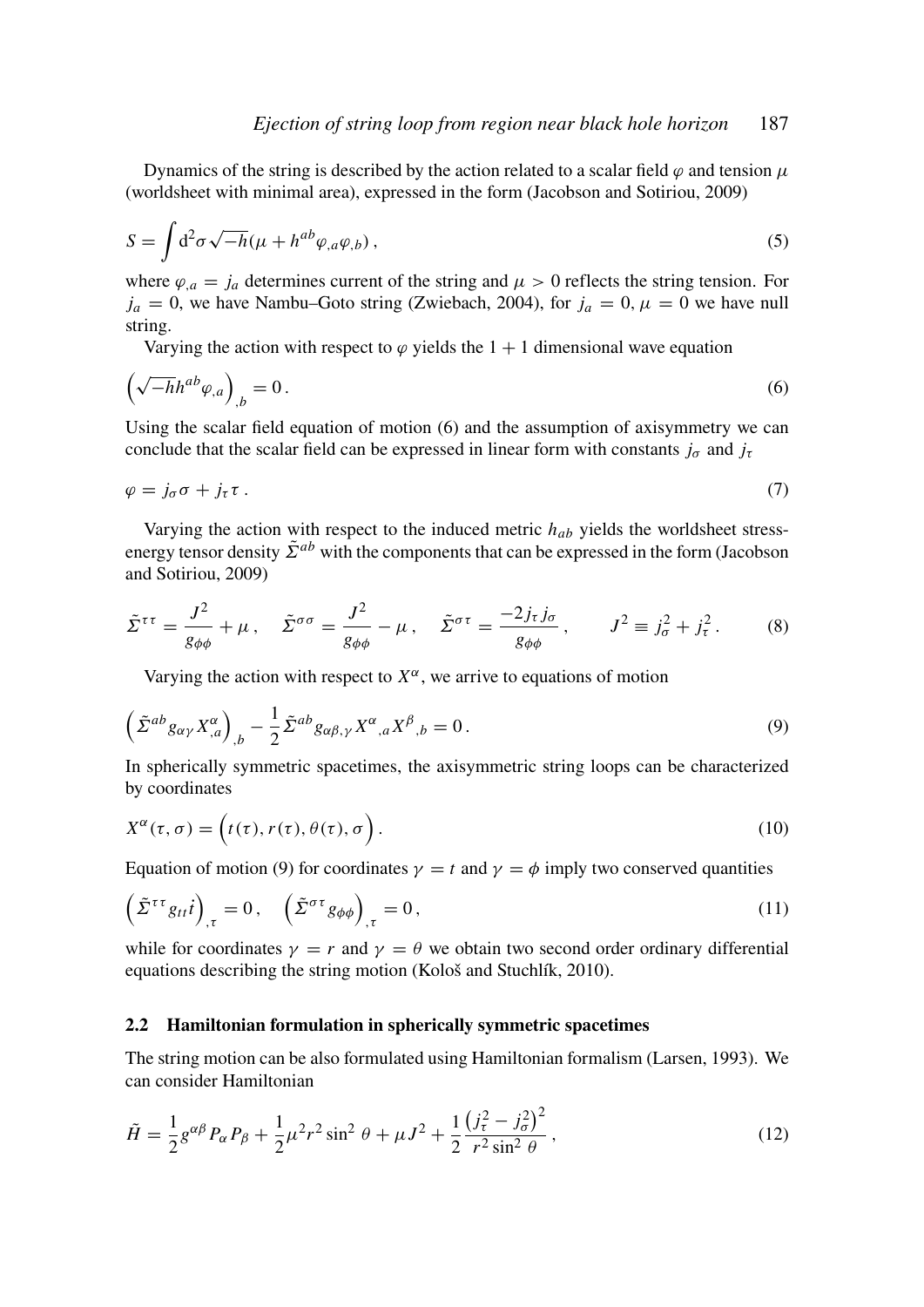

Figure 2. In the Schwarzschild spacetimes, we can distinguish four different types of the behavior of the boundary energy function  $E<sub>b</sub>$ .

where  $\alpha$ ,  $\beta$  correspond to coordinates *t*, *r*,  $\theta$ ,  $\phi$ . The spacetimes symmetries imply existence of two constants of motion

$$
P_t = -E, \qquad P_\phi = L = -2j_\tau j_\sigma. \tag{13}
$$

Then in spherically symmetric spacetimes the Hamiltonian can be expressed in the form

$$
H = \frac{1}{2}A(r)P_r^2 + \frac{1}{2}\frac{1}{r^2}P_\theta^2 - \frac{1}{2}\frac{E^2}{A(r)} + \frac{V_{\text{eff}}(r,\theta)}{A(r)},
$$
(14)

where an effective potential for the string motion has been introduced by the relation

$$
V_{\text{eff}}(r,\theta) = \frac{1}{2}A(r)\left(\mu r \sin \theta + \frac{J^2}{r \sin \theta}\right)^2.
$$
 (15)

The Hamilton equations

$$
\frac{dX^{\mu}}{d\lambda} = \frac{\partial H}{\partial P_{\mu}}, \quad \frac{dP_{\mu}}{d\lambda} = -\frac{\partial H}{\partial X^{\mu}}
$$
(16)

applied to the Hamiltonian (14) imply equation of motion in the form

$$
r' = AP_r, \quad (P_r)' = \frac{1}{A} \frac{P_\theta^2}{r^4} \left( Ar - \frac{1}{2} \frac{dA}{dr} r^2 \right) - \frac{dA}{dr} P_r^2 - \frac{1}{A} \frac{dV_{\text{eff}}}{dr}, \tag{17}
$$

$$
\theta' = \frac{P_{\theta}}{r^2}, \qquad (P_{\theta})' = -\frac{1}{A} \frac{dV_{\text{eff}}}{d\theta}.
$$
\n(18)

where prime is derivative with respect to the lambda:  $f' = df/d\lambda$ .

Systems of equations for the string motion in the form (9) and (17–18) are related by transformation

$$
d\tau = \Sigma^{\tau\tau} d\lambda. \tag{19}
$$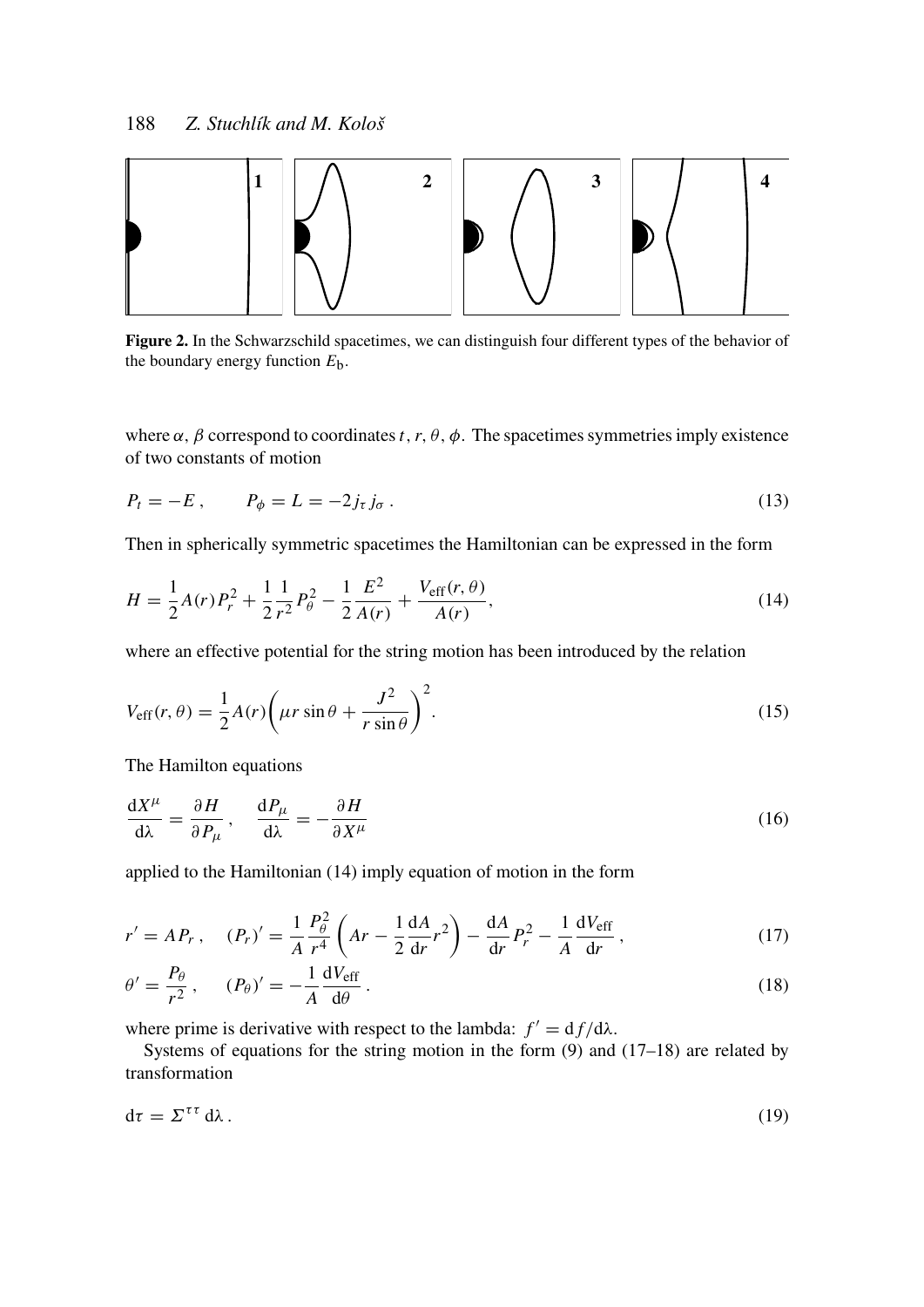#### 3 STRING LOOP IN SCHWARZSCHILD SPACETIME

The Schwarzschild metric (1) introduces a characteristic length scale corresponding to the radius of the black hole horizon (that is given by the condition  $A(r) = 0$ ,  $r<sub>h</sub> = 2M$ ). It is convenient to use the dimensionless coordinates  $\tilde{r} = r/M$  ( $\tilde{x} = x/M$ ,  $\tilde{y} = y/M$ ), the dimensionless string (angular momentum) parameter  $\tilde{J} = J/M$  and energy  $\tilde{E} = E/M$ . Then the condition  $H = 0$  can be written in the form

$$
\tilde{E}^2 = ((r')^2 + Ar^2(\theta')^2) + 2\tilde{V}_{\text{eff}} ,\qquad(20)
$$

The conditions  $r' = 0$ ,  $\theta' = 0$  determine boundary for the string motion. The boundary energy reads

$$
\tilde{E}_b^2 = 2\tilde{V}_{\text{eff}}\,. \tag{21}
$$

In Cartesian coordinates it takes the form

$$
E_{\mathfrak{b}}(x, y) = \sqrt{A(r)} \left( J^2/x + x\mu \right) = \sqrt{A(r)} f(x), \qquad (22)
$$

where  $r = r(x, y) = \sqrt{x^2 + y^2}$ . The function  $A(r)$  reflects the spacetime properties, while  $f(x)$  those of the string loop. The behaviour of the boundary energy function is given by interplay of the functions  $A(r)$  and  $f(x)$ . The local extrema of the boundary energy function  $E<sub>b</sub>$ , given by

$$
(E_{b})'_{x} = 0 \Leftrightarrow x A'_{r} f = -2r A f'_{x} \qquad (E_{b})'_{y} = 0 \Leftrightarrow A'_{r} y = 0,
$$
\n(23)

are of crucial importance since they determine the regions of different character of the string loop motion.

In the Schwarzschild geometry the extrema equations (23) can be expressed in the form

$$
\tilde{J}^2 = \tilde{J}_{\rm E}^2 \equiv \frac{\tilde{x}^2(\tilde{x} - 1)}{\tilde{x} - 3}, \quad \tilde{y} = 0.
$$
 (24)

The boundary energy function  $E<sub>b</sub>$  has two extrema, maximum and minimum, located above the black-hole horizon (at  $\tilde{x} > 2$ ), when

$$
\tilde{J} > \tilde{J}_{\text{E}(\min)} \doteq 7. \tag{25}
$$

The detailed discussion of the properties of the effective potential and the string loop motion can be found in (Kološ and Stuchlík, 2010). Here we summarize some relevant results.

We can distinguish four different types of the behaviour of the boundary energy function  $E<sub>b</sub>$  in the Schwarzschild spacetimes; in Fig. 2 we denote them by numbers 1 to 4. The first case corresponds to no inner and outer boundary and the string can be captured by the black hole or escape to infinity. In the second case, there is an outer boundary, the string loop cannot escape to infinity and it must be captured by the black hole. The third case corresponds to the situation when both inner and outer boundary exist and the string is trapped in some region forming a potential "lake" around the black hole. In the fourth case string cannot fall into the black hole but it can escape to infinity (or be trapped).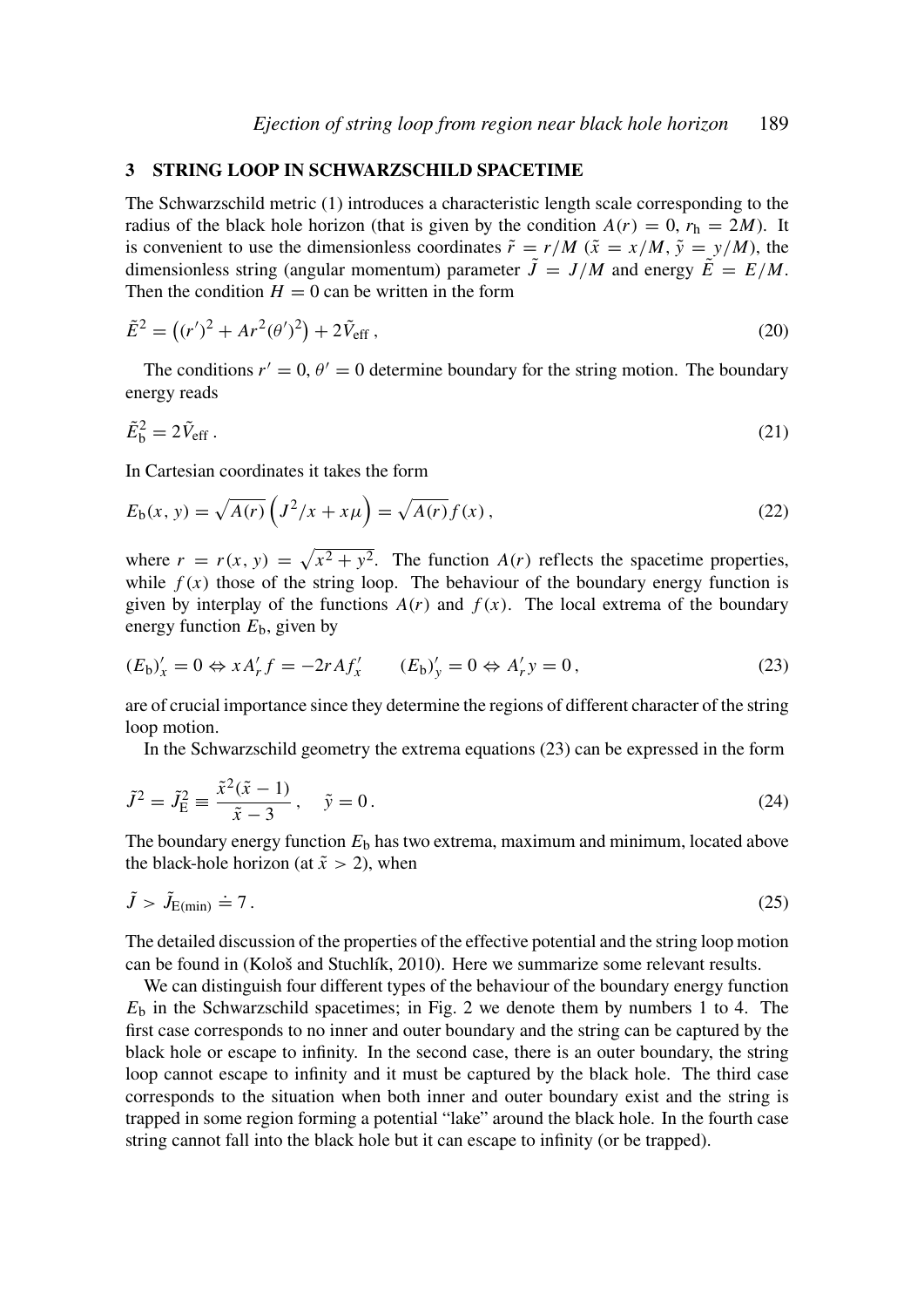

**Figure 3.** Conversion of energy between  $E_x$  and  $E_y$  modes – string transmutation effect in the Schwarzschild spacetime. Thick lines represents string trajectory, while thin lines on the first column form boundary for the string motion  $E_b$ . The string with current  $\tilde{J} = 11$  is starting from region away from black hole horizon  $\tilde{x} = 22$  and  $\tilde{y} = 115$  (first row),  $\tilde{y} = 111.5$  (second row). Near the starting point the spacetime is almost flat, so string oscillates in the *x*-direction, while moving with initial speed in *y* direction  $v(\lambda_1) = 0.41 c$  towards the black hole. Around conformal factor  $\lambda \sim 8$  the string approaches region near the black hole horizon, where transmutation regime begins, and crosses the equatorial plane. Near the black hole horizon, the modes of energy in the *x* and *y* direction are interchanging, and the string is chaotically scattered. First row of pictures represents acceleration of the string in *y* direction  $v(\lambda_2) = 0.67 c$ , while the second one represents its deceleration  $v(\lambda_2) \doteq 0.08 c$ .

# 4 STRING TRANSMUTATION

#### 4.1 Flat spacetime energies

The Schwarzschild metric is flat at infinity. Therefore, we first discuss the motion of the string loop in the flat spacetime. The energy of the string loop (20) in Cartesian coordinates is given by

$$
E^{2} = (y')^{2} + (x')^{2} + (J^{2}/x + x)^{2} = E_{y}^{2} + E_{x}^{2},
$$
\n(26)

where prime is derivative with respect to the affine parameter  $\lambda$ . We introduce energy in *x* and *y* directions by the relations

$$
E_y^2 = (y')^2, \quad E_x^2 = (x')^2 + \left(J^2/x + x\right)^2 = (x_i + x_0)^2 = E_0^2. \tag{27}
$$

The energy in *x* direction  $E_0$  (for flat spacetime we introduce new marking  $E_x = E_0$ ) can be determined by the inner  $x_i$  and outer  $x_0$  radii limiting motion of the string loop

$$
x_{0,i} = \frac{1}{2} \left( E \pm \sqrt{E^2 - 4J^2} \right). \tag{28}
$$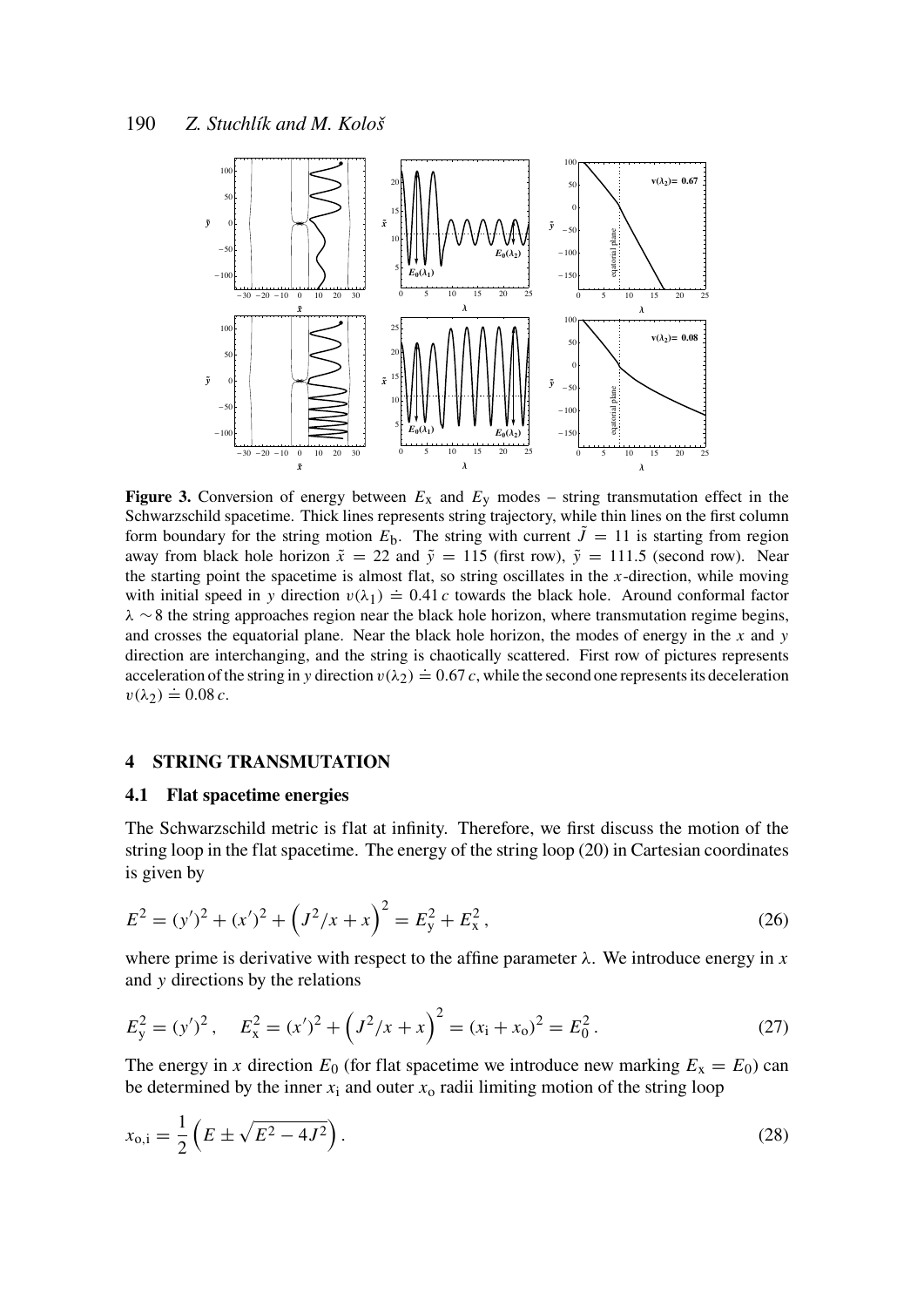The energy  $E_0$  is minimal if the inner and the outer radii coincide – then  $x_i = x_0 = J$ ; there is

$$
E_{0(\min)} = 2J \tag{29}
$$

Clearly,  $E_x$  and  $E_y$  are constants of the string loop motion in the flat spacetime and no transmutation is possible.

#### 4.2 Schwarzschild spacetime energies

If the spacetime in not flat,  $A(r) \neq 1$ , we can write the string loop energy (20) in Cartesian coordinates in the form

$$
E^{2} = A(r) \Big[ g_{xx}(x')^{2} + 2g_{xy}(x')(y') + g_{yy}(x')^{2} \Big] + A(r) (\tilde{\Sigma}^{\tau\tau})^{2} x^{2}, \qquad (30)
$$

where metric coefficients for the Schwarzschild spacetime in *x* and *y* coordinates are given by

$$
g_{xx} = \frac{x^2 + Ay^2}{A(x^2 + y^2)}, \quad g_{xx} = \frac{y^2 + Ax^2}{A(x^2 + y^2)}, \quad g_{xy} = xy\frac{1 + A}{A(x^2 + y^2)}.
$$
 (31)

The term  $g_{xy}(x')(y')$  is responsible for interchange of energy between  $E_x$  and  $E_y$  modes – string transmutation effect. The coefficient  $g_{xy}$  is significant only in the neighbourhood of the black hole, so the effect of string transmutation can occur only in this region.

All energy from the  $E_y$  mode can be transmitted to the  $E_x$  mode – oscillations of the string loop in the *x* direction will grown up, while the string will stop moving in the *y* direction. On the other hand, all energy from  $E_x$  mode can not be transmitted to the  $E_y$ mode – there remains always inconvertible energy  $E_{0(\text{min})} = 2J$  in  $E_x$  mode, see (29).

The string motion transmutation will change rate of the string propagation in the *y* direction; an example of acceleration (deceleration) in the *y* direction can be found on Fig. 3.

#### 4.3 String ejection speed

We consider the toy model of jets represented as string loops starting from region near equatorial plane. We are interested in the maximum speed in *y* direction that strings can achieve through the transmutation effect, if starting from the rest.

The relativistic gamma factor reads (Jacobson and Sotiriou, 2009)

$$
\gamma^2 = \frac{1}{1 - v^2} = \frac{E^2}{E_0^2},\tag{32}
$$

where  $E$  is the energy,  $E_0$  is energy of the string in the *x*-direction taken at infinity, and  $v$ is string velocity in *y* direction ( $v \in [0, 1, c)$ ).

Maximal gamma factor (32) (maximal speed) can be obtained if the string loop energy *E* is large and the final energy in *x* direction (its value at infinity) is minimal, i.e.  $E_{0(\text{min})} = 2J$ .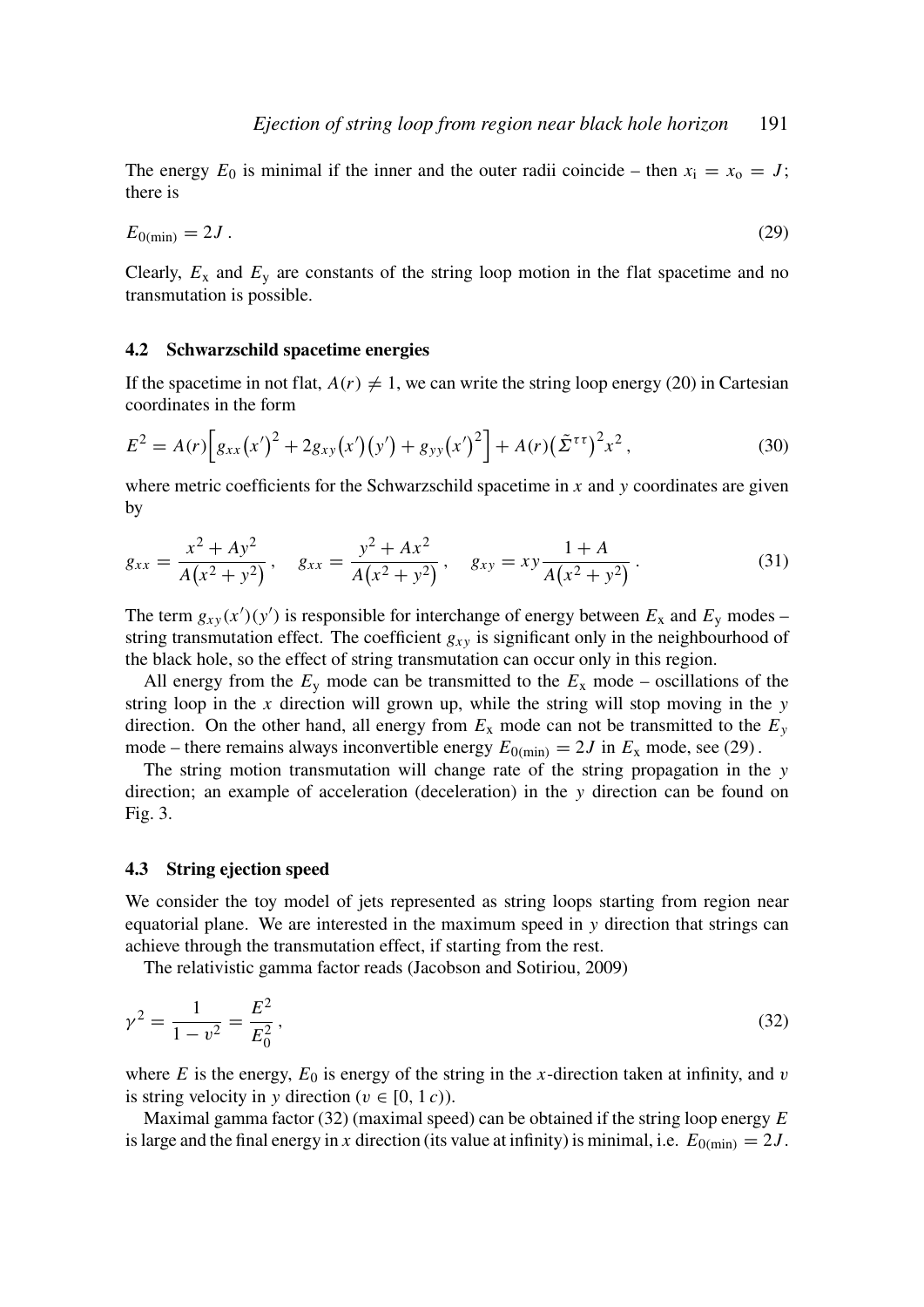

**Figure 4.** Speed of the string starting from the rest with fixed current  $J = 11$  and starting point  $\tilde{x} = 20$  while  $\tilde{y}$  position (and total energy  $\tilde{E}$ ) is changing. There are velocities up to the  $v = 0.65$  *c*.



**Figure 5.** Speed of the string starting from the rest with fixed current  $J = 2$  and starting point  $\tilde{x} = 20$ while  $\tilde{y}$  position (and total energy  $\tilde{E}$ ) is changing. There are velocities up to the  $v = c$ .

In order to reach acceleration of the string loop in the *y*-direction the string must past region near the black hole horizon, where string transmutation effect  $E_x \leftrightarrow E_y$  occurs.

Astrophysically most interesting situation corresponds to the string loop initially oscillating in (or near) the equatorial plane when the oscillatory energy is transmitted to the perpendicular direction; such transmutation represents jet ejection. The largest velocities for the string ejection reported in (Jacobson and Sotiriou, 2009) is  $v = 0.39 c$ . On the other hand, in our study of strings with  $\tilde{J} > \tilde{J}_{E(\text{min})}$  we have found substantially higher values of speed with  $v = 0.65 c$ . The results are represented in Fig. 4 clearly demonstrating the chaotic nature of the string transmutation effect. Notice that the regular part of the results of the simulations (in the region 3 <  $\tilde{y}$  < 9) gives maximal  $v \sim 0.3 c$ , or  $v \sim 0.4 c$  for  $\tilde{y}$  ∼ 11, in accord with results of (Jacobson and Sotiriou, 2009), while the chaotic region allows v ∼0.65 *c*.

There is an important question, whether ultrarelativistic speed of the jet model can be achieved, and under which conditions. The ultra relativistic speeds can be achieved only for small string currents  $\tilde{J} < \tilde{J}_{E(\text{min})}$  starting from region out of the equatorial plane. We have type 1 of the motion boundary is such case of  $\tilde{J} < \tilde{J}_{E(\text{min})}$  and any string starting close to the equatorial plane will collapse to the black hole. This implies necessity to start the string